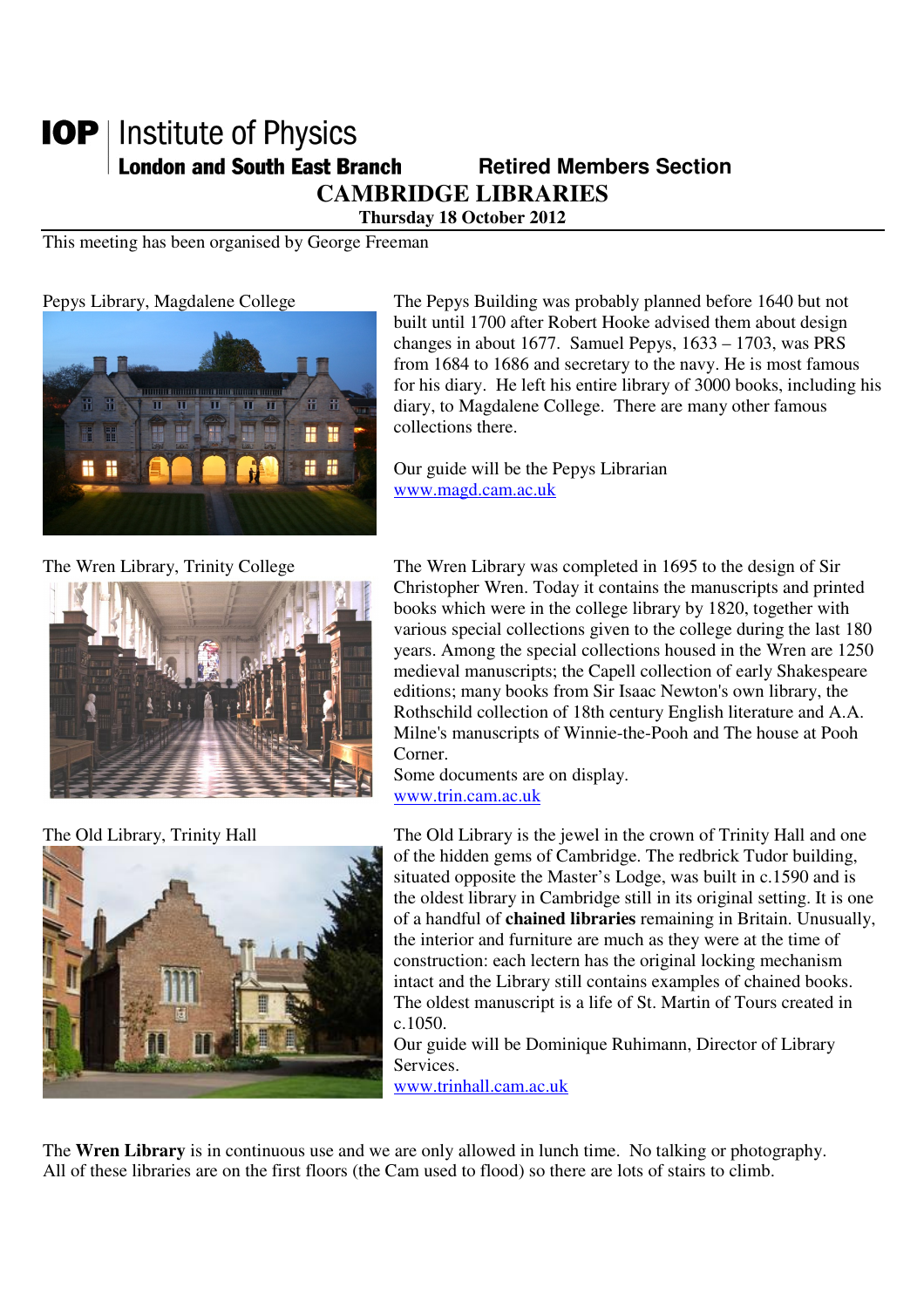**Meet** either at Cambridge Station for transport to Magdelene College or in the porter's lodge of Magdelene College. Use the facilities on the train or at the station. Also, have coffee before we meet, possibly at the station. There are no comfort stops before lunch but we pass some public conveniences.

**Lunch** We will have lunch after viewing the Wren Library. I have booked tables in the nearby pub, The Eagle, a Greene King establishment where Crick and Watson drank.

| 10.45           | Meet in the booking office of the station. |
|-----------------|--------------------------------------------|
| $10.45 - 11.00$ | Travel to Magdelene College                |
| $11.00 - 12.30$ | Talk & tour of the library.                |
| $12.30 - 13.00$ | Walk to Wren's library                     |
| $13.00 - 13.30$ | View library                               |
| $14.00 - 15.00$ | Lunch                                      |
| $15.00 - 16.30$ | Talk and tour of Trinity Hall Old Library  |
| $16.30 - 17.00$ | transport to Station                       |
| 17.00 or 17.30  | Train to London                            |

**TRAVEL** The 09.45 **train** from Kings Cross gets to Cambridge at 10.30. At this time, cheap day returns, etc. are available.

**Car** drivers are recommended to use Park&Ride as parking in the City centre is difficult. Free with bus passes.

**LATE ARRIVALS.** Phone George or John to find out where we are.

## **CONTACTS**

Before the meeting John Belling john.a.belling.secrems@gmail.com 07986 379935 On the afternoon only - George Freeman 07941 916 944 or John's mobile.

## **COSTS**

£14 each with a maximum of 20 and minimum of 10. Refreshments at cost.